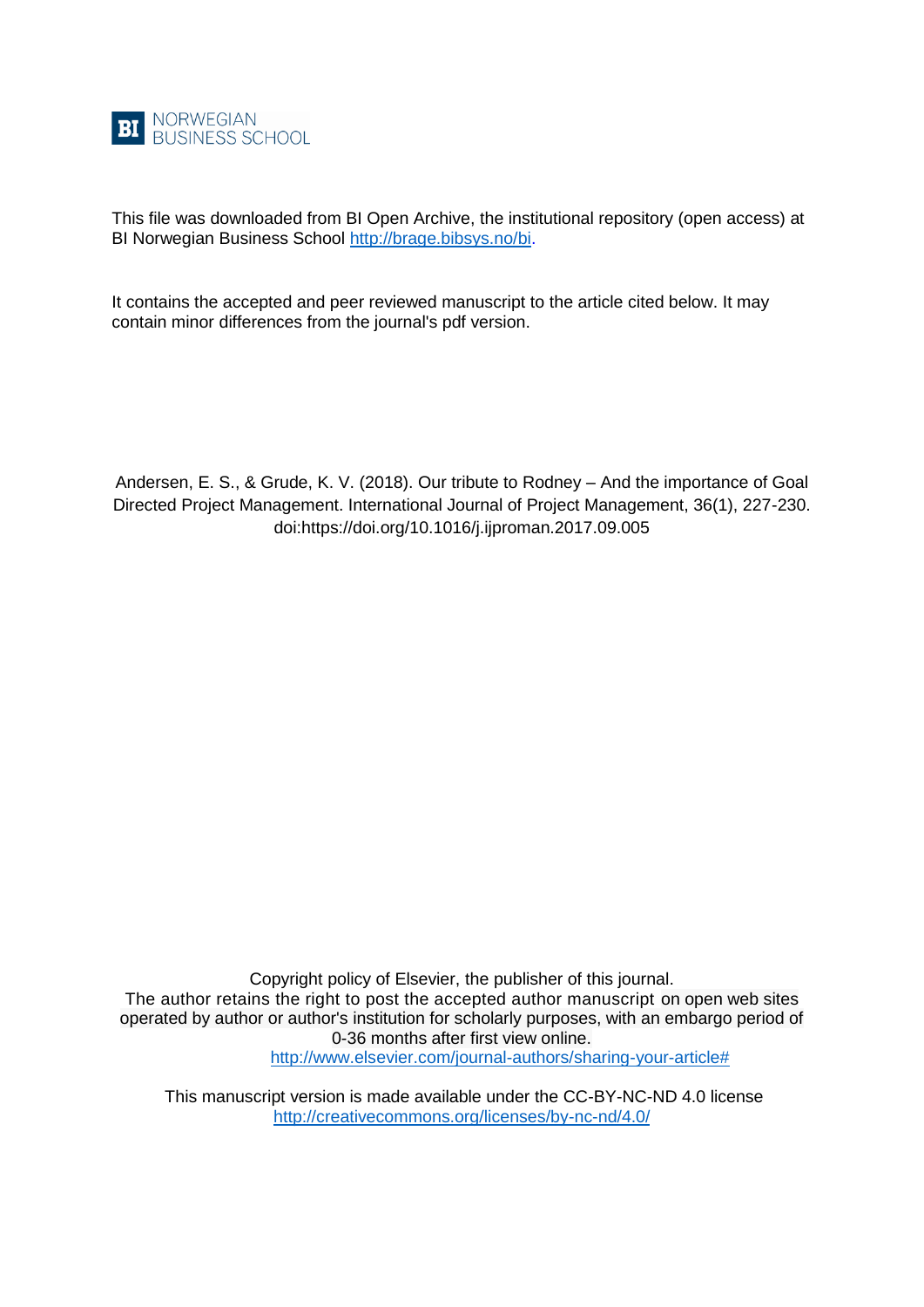**Erling S. Andersen, Professor emeritus, BI Norwegian Business School, Oslo, Norway (corresponding author) [erling.s.andersen@bi.no](mailto:erling.s.andersen@bi.no) Phone: 47 90281471**

# **Kristoffer V. Grude, Master of Science in Business, Owner of EuroConsult AS, Drøbak, Norway**

## **Our Tribute to Rodney – and the importance of Goal Directed Project Management**

#### **Abstract**

"Goal Directed Project Management" is a book that has had great success. The article tells the story behind the English version. Rodney Turner played an important role in having the book published in English. He later promoted and spread the ideas presented in the book. Rodney's work on the book was probably of great importance for his decision to choose an academic career. The main ideas of the book are presented.

#### **Keywords**

project management, milestone planning, mission breakdown structure, pso

### **In the beginning…**

Rodney Turner has had great success within the academic field of project management. This issue of IJPM is celebrating his achievements. But how did it all start? We will highlight in this article that in some ways, we contributed significantly to getting Rodney interested in an academic career. To explain how, we need to go back to 1984.

We (Erling and Kristoffer), together with Tor Haug, had published a book on project management in Norway. It differed from traditional textbooks at that time, which focused on waterfall models and activity planning. Instead our work advocated top-down planning; focus on the results (goals) you want to achieve. The book was successful in Norway, and the authors were of course eager to have it published in English.

Rodney started his education in Auckland, New Zealand and finished by getting his DPhil in Engineering Science at Oxford University, UK. He was introduced to project management while working for ICI Agricultural Division as a mechanical engineer and project manager in the petrochemical industry. By the mid 1980s, Rodney was working as a management consultant for Coopers and Lybrand and doing consultancy work across many industries.

At this time in Norway, Kristoffer and Tor had started a management consultancy firm which entered into partnership with the Norwegian branch of Coopers and Lybrand. Erling was pursuing an academic career and ended up as Professor at the University of Bergen and later at BI Norwegian Business School in Oslo.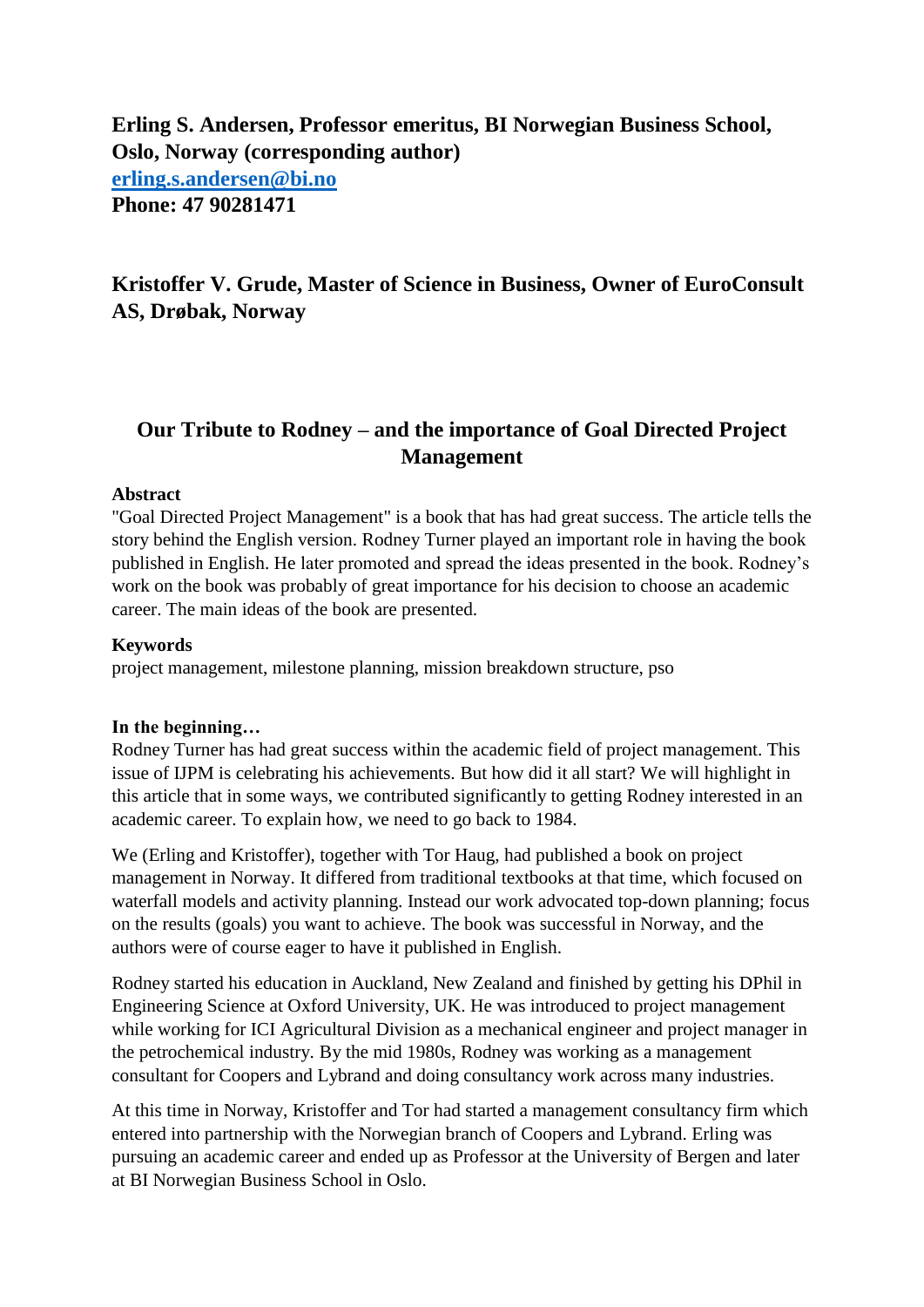Through Coopers and Lybrand, the three Norwegian authors connected with Rodney and asked if he might be willing to work on an English version of the book, checking the translation and making his own impression on the text. Rodney agreed, and in 1987 Goal Directed Project Management was published by Kogan Page (Andersen, Grude, Haug, & Turner, 1987). The book is often referred to as GDPM.

After the book was published, Rodney and the three Norwegian authors wrote an article in IJPM to give an overview of the main ideas of the book (Turner, Grude, Haug, & Andersen, 1988).

In 1989 Rodney became Professor and Director of the Project Management Program at Henley Management College. His very successful academic career had clearly started, and we like to believe that his work on GDPM, and our cooperation with Rodney, play some role in his pursuit of an academic life. Certainly Rodney contributed over the years to the international spread of the GDPM ideology and methodology, through articles, lectures and his handbooks (Turner, 1999; Turner & Simister, 2000).

## **The main ideas of GDPM**

As for the book that started it all, GDPM is still very much alive and well. It has been published in nine languages (Norwegian, Swedish, Danish, English, German, Dutch, Italian, Hungarian and Russian) and in UK, the book is on its fourth edition (Andersen, Grude, & Haug, 2009), although Rodney contributed only to the first edition.

When discussing GDM, Rodney often refers to a review of the 1st English edition which stated: "How can this be a book on project management. It does not mention Critical Path Analysis?" And indeed, it does not. Instead, we looked at other areas we considered fundamental to project success. While there have been some changes over the years since the first edition, the main ideas of GDPM are:

- A comprehensive method of philosophies, tools and processes, where each component may be used in context or stand alone
- Simple and "nonprofessional" language, allowing for broad collaboration
- Not just technical activities, but PSO: Balanced development of People, Systems and **Organizations**
- Top-down planning: Focus on the purpose/mission of the project, then on the results/goals that need to be achieved, and then on how to do it
- Special emphasis on communication: communicating results with top management, project owner and future end users, and tasks with the project participants
- Milestone plan with milestones on management level, combined with a responsibility chart showing who are responsible for achieving the milestones
- No detailed planning before it is necessary
- Bottom-up control

We shall briefly look at some of the different aspects of GDPM.

### **PSO: Balancing changes to people, systems and organization**

We use as a paragraph header the words that Rodney used to present this idea in the IJPMarticle, and we argue that the successful project develops people, systems and organization in a balanced way.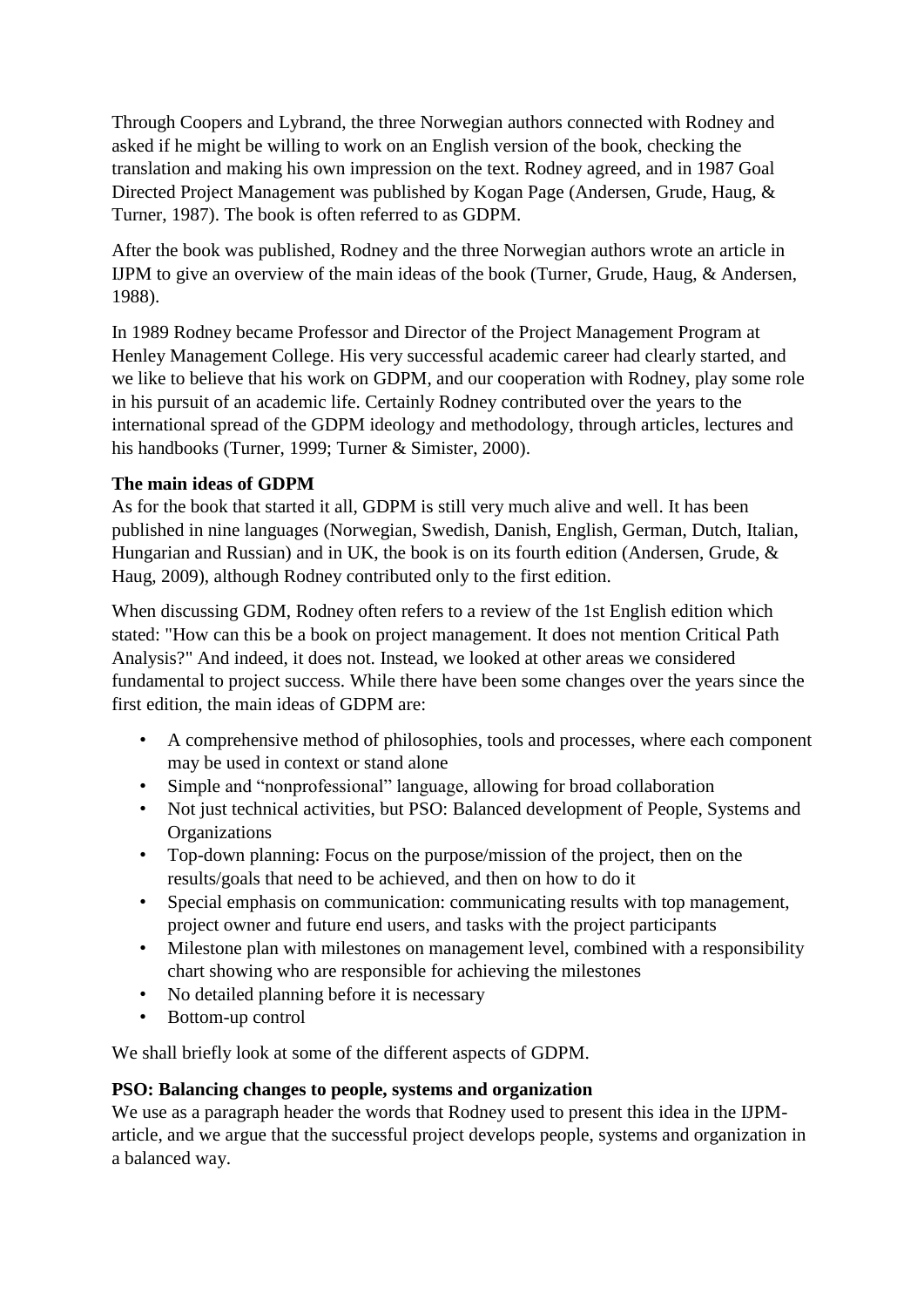Companies are in a competitive world, facing the challenge of continuous change, and projects are required to manage those changes. The most common pitfall occurs when the project focus is on planning the detail of tasks required, and less on defining clear goals. The result of this is that while the technical change required might be achieved, the cultural change needed is often ignored.

In the past, Rodney has illustrated this point by way of stories. Once (back in 2003) he spoke on the last day of a five-day project management seminar. He was told afterwards by a delegate that he was the first person to mention people. In another account, he told of doing interviews in an airline company which revealed that project team members spent their lives complaining that the project managers were task-focused, and not people-focused. But, on the day they themselves were appointed to as project managers, they also became task-focused.

GDPM is an approach which seeks to balance the technical and cultural objectives at the heart of projects. To master change the company has to develop people (educating, training, motivating), develop the organization (making changing to the organizational structure, improving the relationships between the staff members) and, of course, to develop systems (the technical solutions, routines and procedures).

A classic example is the introduction of new technology. A change in technology means that people need to change too. They need training to use the new technology. This may affect the organizational structure, because people might demand higher pay and better positions. The new technology may also change old tasks, for example, if the change automates old processes. As a result, the work that people do will be different. That said, even if we have PSO, or other frameworks, we continue to experience a lack of focus on people development and organizational development in projects.

### **Value creation and focus on mission achievement**

GDPM has always focused on results and on what the project should achieve. Traditionally, project success has been viewed as the achievement of intended outcomes in terms of time, cost and quality (design specifications). It is now recognized that a broader set of outcome measures are needed. Project success is primarily the achievement of the project's mission or purpose. The mission should be expressed as a future desired situation for the organization receiving the deliverables from the project. The project should lay the groundwork for value creation in the receiving organization.

The project's mission (the future desired situation for the receiving organization) cannot be achieved solely by the efforts of the project itself. It depends on actions from the base organization (the receiving organization) and its utilization of the deliveries of the project. It might also depend on the actions of different external stakeholders. We need a tool to discuss and determine what the project should do and what others (especially the base organization and external stakeholders) have to do. GDPM has such a tool. It is called Mission Breakdown Structure (Andersen, 2014).

Figure 1 illustrates that the desired future situation of the base organisation has implications for what we need from artefacts, what will be demanded of the different functions of the base organisation, and how we would like stakeholders to feel and behave. Further breakdown into sub-areas is also indicated.

The point is to illustrate that the desired future situation may be broken down into smaller units to prepare for a discussion on how to accomplish the aspirations of the base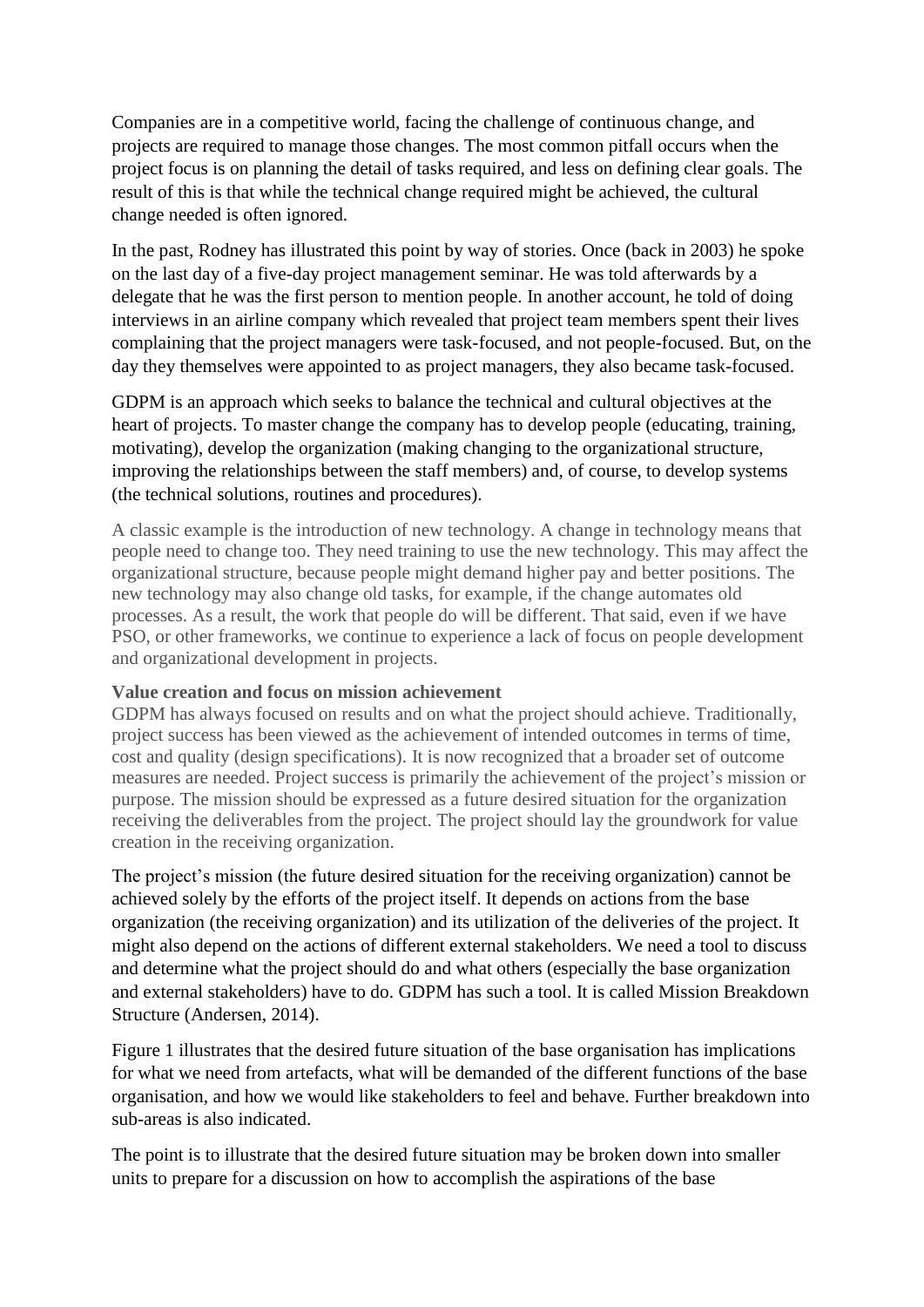organisation. This will further facilitate discussions on which of these elements should be the responsibility of the project and which the responsibility of the base organisation itself.



Figure 1 The MBS – the desired situation and its implication for the artefacts, base organization functions and stakeholders

### **Milestone planning**

Many people associate GDPM with milestone planning. GDPM is much more than that, but it is also true that milestone planning is an important part of GDPM.

Planning is at the core of project management. Network planning is the pride of the project management profession. Knowledge about network planning distinguishes project managers from other categories of managers. However, network planning does not secure success. Many unsuccessful projects have very detailed plans. Activity planning at the start of the project might even be harmful (Andersen, 1996).

Instead, GDPM focuses on milestones, and leaves activity planning to when it is absolutely necessary, and we have the best knowledge of what is needed. This increases the quality of activity planning considerably. A milestone anticipates what the project is supposed to achieve at a pre-set date. It should describe a desired state of affairs, a desired future situation. Milestones are control stations in the project, an opportunity for stakeholders to assure themselves that the project is moving in the right direction. Milestones focus attention on things of concern and interest to the base organization. They allow the project owner and base organization to evaluate performance. Milestones affecting the base organization will also attract more interest during the project. Everybody can follow its progress – and share in the celebrations that mark milestones.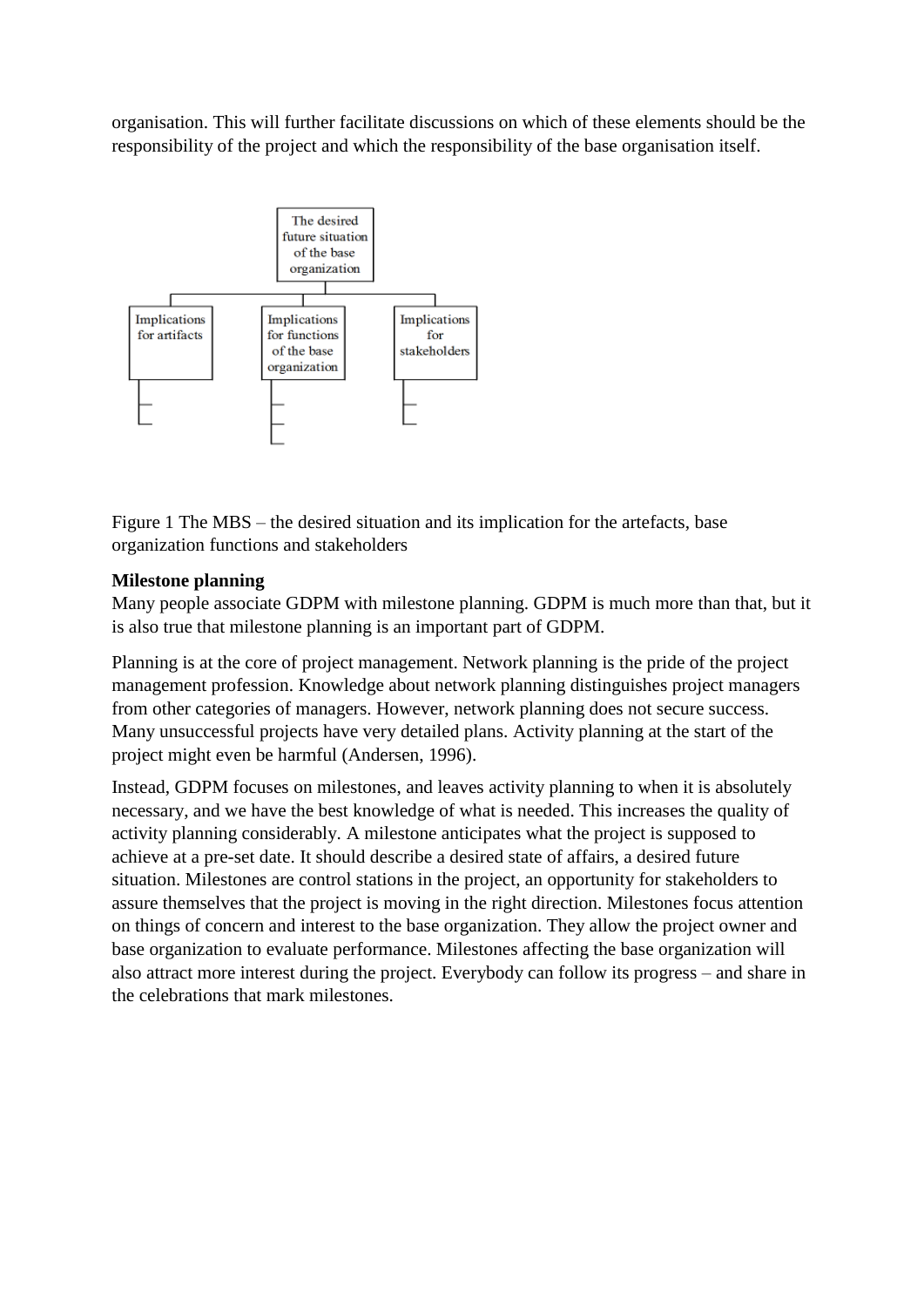

Figure 2 Milestone plan with result paths for an IT-project

Figure 2 is an illustration of a (simplified) milestone plan. The milestone plan charts the logical ties or dependencies between milestones. The milestone plan tells us that we cannot achieve a milestone (we cannot finish the work) before we have reached previous milestones. Another crucial point to note is that milestone plans are prepared without deciding which activities get us through the different milestones. That is why milestone plans can be understood by non-experts in the field. It is also why we call the plan a logical plan: it charts the logical interconnections between states.

To show the multidimensional aspects of the project, the milestone plan has result paths. A result path is a sequence of closely interrelated milestones. It consists of milestones, each of which helps the project create different predefined products. Interconnections between result paths show that work on the different types of deliverables is interconnected. The number of paths in a plan depends on the nature of the projects. If it is a PSO project, it should have at least three paths. Every path has a name, which tells us what kind of development the project is working on

Milestone plans represent an effective means of communication between the base organization and the project. The project owner and line managers have a plan they can refer to. It presents a relatively comprehensible picture of what the project is aiming for, and the connections between milestones and the project. We also know from experience that milestone plan shortcomings and logical flaws are quickly discovered by management and employees in the base organization, which shows they understand the plan and its implications. When the plan is understood and accepted by the project owner, he/she can use it to monitor progress and take action whenever necessary.

### **GDPM - State of affairs**

It is our view that the principles and methods of GDPM, especially milestone planning, are not utilized to their full potential. They do not get the right kind of attention. For instance, PMBOK® does not refer to the kind of milestone planning GDPM represents. Large projects are based on stage-gate models (Samset, Volden, Olsson, & Kvalheim, 2016). Agile methods took software development projects by storm. However, recently, these methods have spread to other types of projects (Hobbs & Petit, 2017).